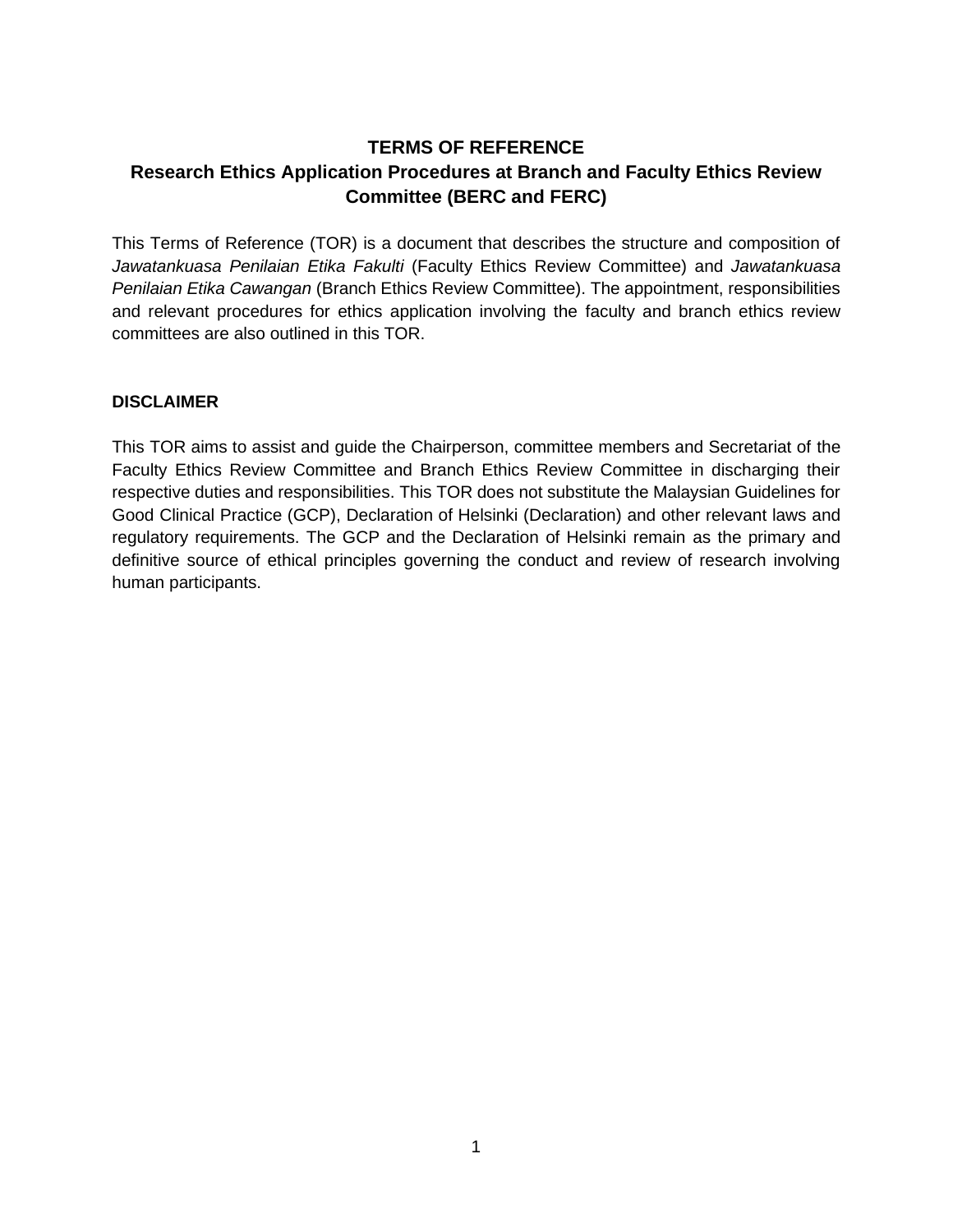| No. | <b>Description/Procedure</b>                                                                                                                                                                                                                                                                                                                                                                                                                                                                                                                                                                                                                                                                                                                                                                                                                                                                                                                                                                                                                               |
|-----|------------------------------------------------------------------------------------------------------------------------------------------------------------------------------------------------------------------------------------------------------------------------------------------------------------------------------------------------------------------------------------------------------------------------------------------------------------------------------------------------------------------------------------------------------------------------------------------------------------------------------------------------------------------------------------------------------------------------------------------------------------------------------------------------------------------------------------------------------------------------------------------------------------------------------------------------------------------------------------------------------------------------------------------------------------|
| 1.1 | Overview of UiTM Research Ethics Committee (UiTM REC), Branch Ethics Review<br><b>Committee (BERC) and Faculty Ethics Review Committee (FERC)</b>                                                                                                                                                                                                                                                                                                                                                                                                                                                                                                                                                                                                                                                                                                                                                                                                                                                                                                          |
|     | (a) This TOR is applicable to BERC and FERC members.<br>(b) The BERC and FERC must refer to ICH/ Malaysian Guidelines for Good Clinical<br>Practice as the main reference in performing their duties under the TOR.<br>(c) The BERC and FERC must also operate in conformity with the Declaration of Helsinki<br>and the relevant laws and regulatory requirements.                                                                                                                                                                                                                                                                                                                                                                                                                                                                                                                                                                                                                                                                                        |
| 1.2 | <b>Scope of the BERC/FERC</b>                                                                                                                                                                                                                                                                                                                                                                                                                                                                                                                                                                                                                                                                                                                                                                                                                                                                                                                                                                                                                              |
|     | (a) To review applications for ethics approval for research involving human for<br>Undergraduate and Postgraduate by Coursework students only;<br>(b) To identify the categories of risk either as:<br>i. minimal risk - the probability and magnitude of harm or discomfort anticipated<br>in the research are not greater in and of themselves than those ordinarily<br>encountered in daily life or during the performance of routine physical or<br>psychological examinations or tests; or<br>ii. more than minimal risk - research activities that present greater than minimal<br>risk to human participants. Any research that falls under this category must be<br>forwarded to UiTM REC;<br>(c) To approve or disapprove the proposed research;<br>(d) To impose restrictions and conditions on the proposed research, if necessary;<br>(e) To suspend or revoke ethics approval of the proposed research, if necessary.<br>*Note: The Research Risk Classification Section in F/BERC 1/2021 form will be used to<br>assist risk categorization. |
| 1.3 | <b>Appointment</b>                                                                                                                                                                                                                                                                                                                                                                                                                                                                                                                                                                                                                                                                                                                                                                                                                                                                                                                                                                                                                                         |
|     | (a) The associate members of UITM REC (Associate Members) will be appointed by the<br>Deputy Vice Chancellor of Research and Innovation.<br>(b) The Chairperson and FERC members will be appointed by the Dean of the respective<br>faculty or equivalent.<br>(c) The Chairperson and BERC members will be appointed by the Rector of the<br>respective branch campus.<br>(d) The FERC/BERC may recommend the appointment of new Associate Member(s) if<br>the need arises.                                                                                                                                                                                                                                                                                                                                                                                                                                                                                                                                                                                |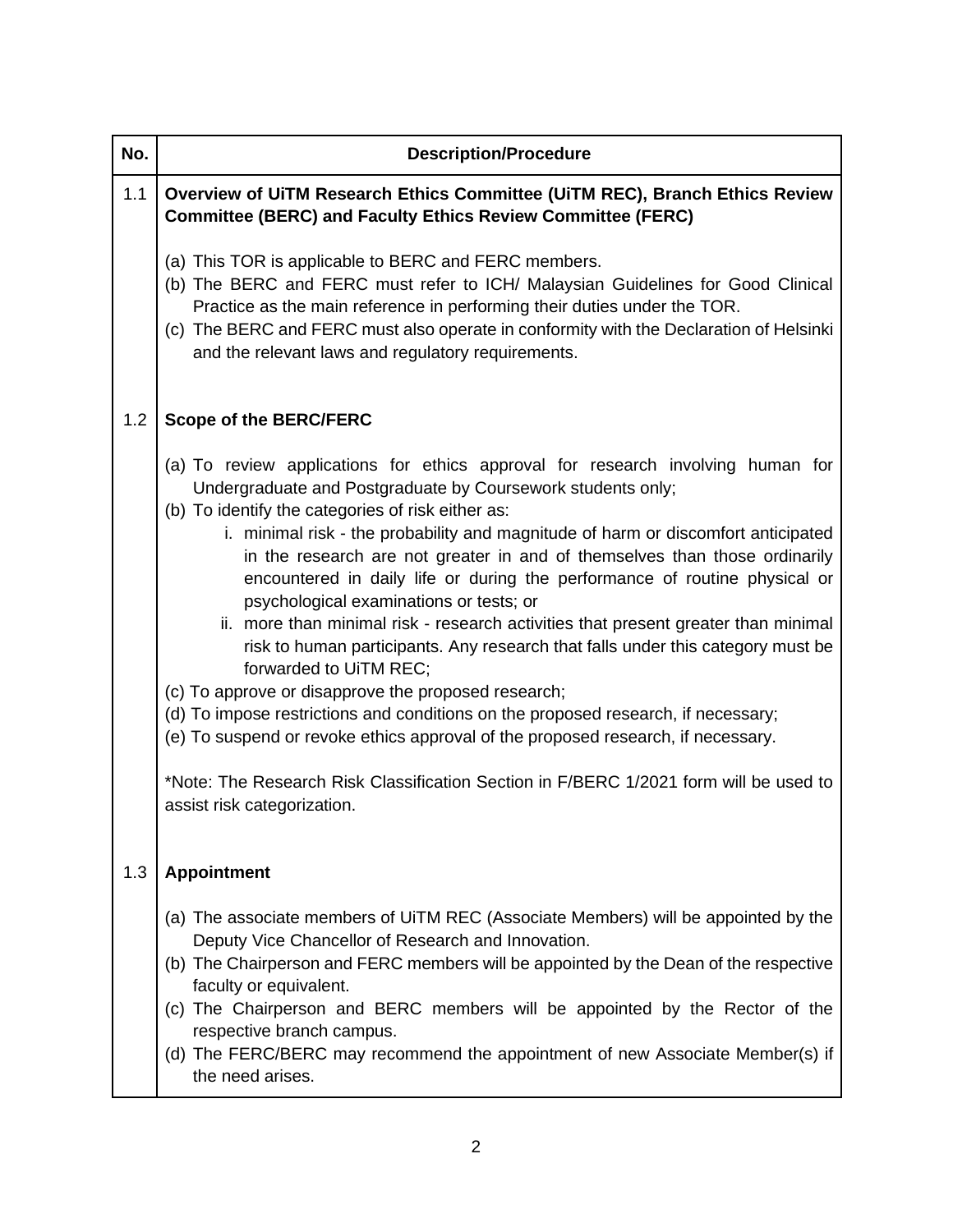| 1.4 | (e) The Chairperson and committee members will be appointed based on their scientific<br>knowledge and expertise and their commitment.<br>The duration of the appointment of the Chairperson is according to the terms of<br>(f)<br>appointment as Deputy Dean/Deputy Rector, and for other members are for not less<br>than two (2) years.<br>(g) The appointment of the committee members and Secretariat may be renewed on the<br>recommendation of the Chairperson.                                                                                                                                                                                                                                                                                                                                                                                                                  |
|-----|------------------------------------------------------------------------------------------------------------------------------------------------------------------------------------------------------------------------------------------------------------------------------------------------------------------------------------------------------------------------------------------------------------------------------------------------------------------------------------------------------------------------------------------------------------------------------------------------------------------------------------------------------------------------------------------------------------------------------------------------------------------------------------------------------------------------------------------------------------------------------------------|
|     | <b>Responsibilities</b>                                                                                                                                                                                                                                                                                                                                                                                                                                                                                                                                                                                                                                                                                                                                                                                                                                                                  |
|     | (a) The Chairperson and members of the FERC and BERC, and UiTM employees acting<br>as the FERC and BERC secretariat (Secretariat) must comply with the procedures<br>and guidelines as stipulated by the UiTM REC.<br>(b) The Chairperson, committee members, and the Secretariat must declare their conflict<br>of interests (if any) at the beginning of each FERC/BERC meeting.<br>(c) The Chairperson, committee members, and the Secretariat must sign the Non-<br>Disclosure/Confidentiality Agreement pursuant to their respective appointment.<br>(d) Newly appointed Committee members (including the Chairperson) and Secretariat<br>must attend the relevant training on research ethics.<br>(e) The existing Chairperson, committee members and Secretariat must continuously<br>update themselves and attend relevant skill-development trainings and refresher<br>courses. |
| 2.1 | <b>Structure of BERC/FERC</b>                                                                                                                                                                                                                                                                                                                                                                                                                                                                                                                                                                                                                                                                                                                                                                                                                                                            |
|     | (a) The minimum membership is nine (9), represented by both genders, comprising:<br>a Chairperson (Deputy Rector/Deputy Dean - Research and Innovation /<br>i.<br>Academic Affairs);<br>a Deputy Chairperson;<br>ii.<br>iii.<br>at least three Associate Members;<br>at least two academic / professional members who are UiTM employees with<br>iv.<br>knowledge of, and current experience in, the areas of research as<br>appropriate;<br>at least one member who has statistical knowledge;<br>v.<br>a Coordinator (Undergraduate / Postgraduate / Research Coordinator)<br>vi.<br>vii.<br>at least one Secretariat member who is a UiTM employee.<br>(b) The quorum for FERC/BERC meetings is five (5) including Chairperson or Deputy<br>Chairperson and one Associate Member.                                                                                                     |
| 2.2 | <b>Roles of the FERC/BERC members</b>                                                                                                                                                                                                                                                                                                                                                                                                                                                                                                                                                                                                                                                                                                                                                                                                                                                    |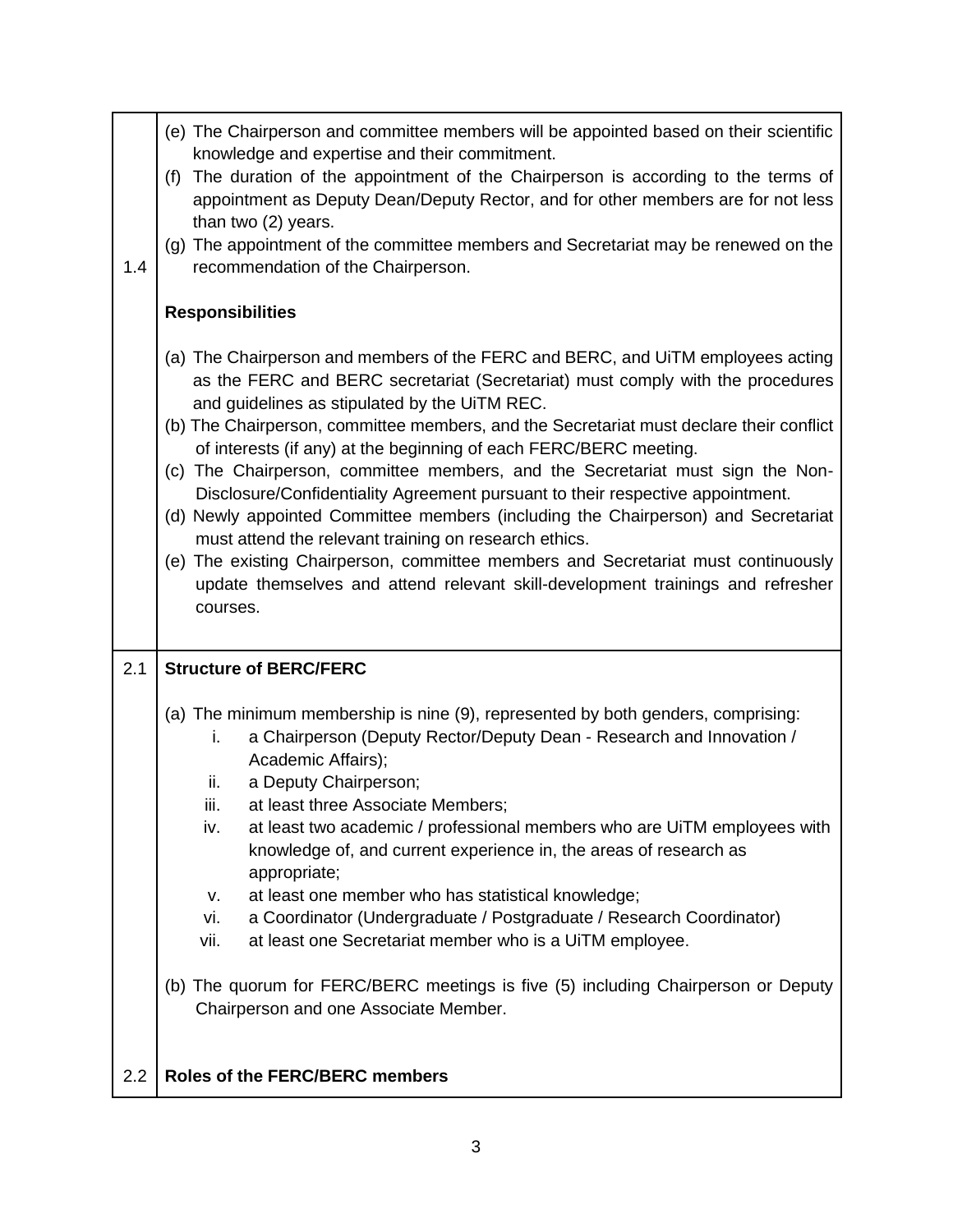## (a) Chairperson

Chairperson must be able to draw on the knowledge and experience of all members, and demonstrate respect for each member's view. The Chairperson must play an active role in ensuring that all matters in the meeting agenda are covered and duly minuted by the Secretariat. Other roles of the Chairperson include:

- i. To ensure applicants provide sufficient information to enable the members to make an informed decision when necessary;
- ii. To oversee arrangements for meetings;
- iii. To preside over the decision-making process;
- iv. To invite applicants to present their proposal at meetings, if necessary;
- v. To seek advice from experts, if necessary;
- vi. To address any conflict of interest among members;
- vii. To deal with appeals and complaints from all parties;
- viii. To respond to any communications regarding FERC/BERC affairs.

The Chairperson is likely to be called upon to perform duties beyond those related to F/BERC meetings. These could include overseeing procedures and receiving reports.

The Chairperson is likely to be called on to communicate with UiTM REC to discuss on related research ethics issues.

The ethics approval letter for Undergraduate and Postgraduate by Coursework applications will be signed by the Chairperson.

(b) Deputy Chairperson

Assumes the responsibilities of the Chairperson in his or her absence.

- (c) Associate Member
	- i. To act as the representative of the UiTM REC in the FERC/BERC;
	- ii. To ensure the application form is complete and filled in correctly;
	- iii. To provide the latest information related to the UiTM REC to FERC/BERC;
	- iv. To be a member of the UiTM REC subcommittee (when necessary);
	- v. To evaluate ethical approval application forms (when necessary);

Detailed TOR for Associate Member is outlined elsewhere.

(d) Members of FERC/BERC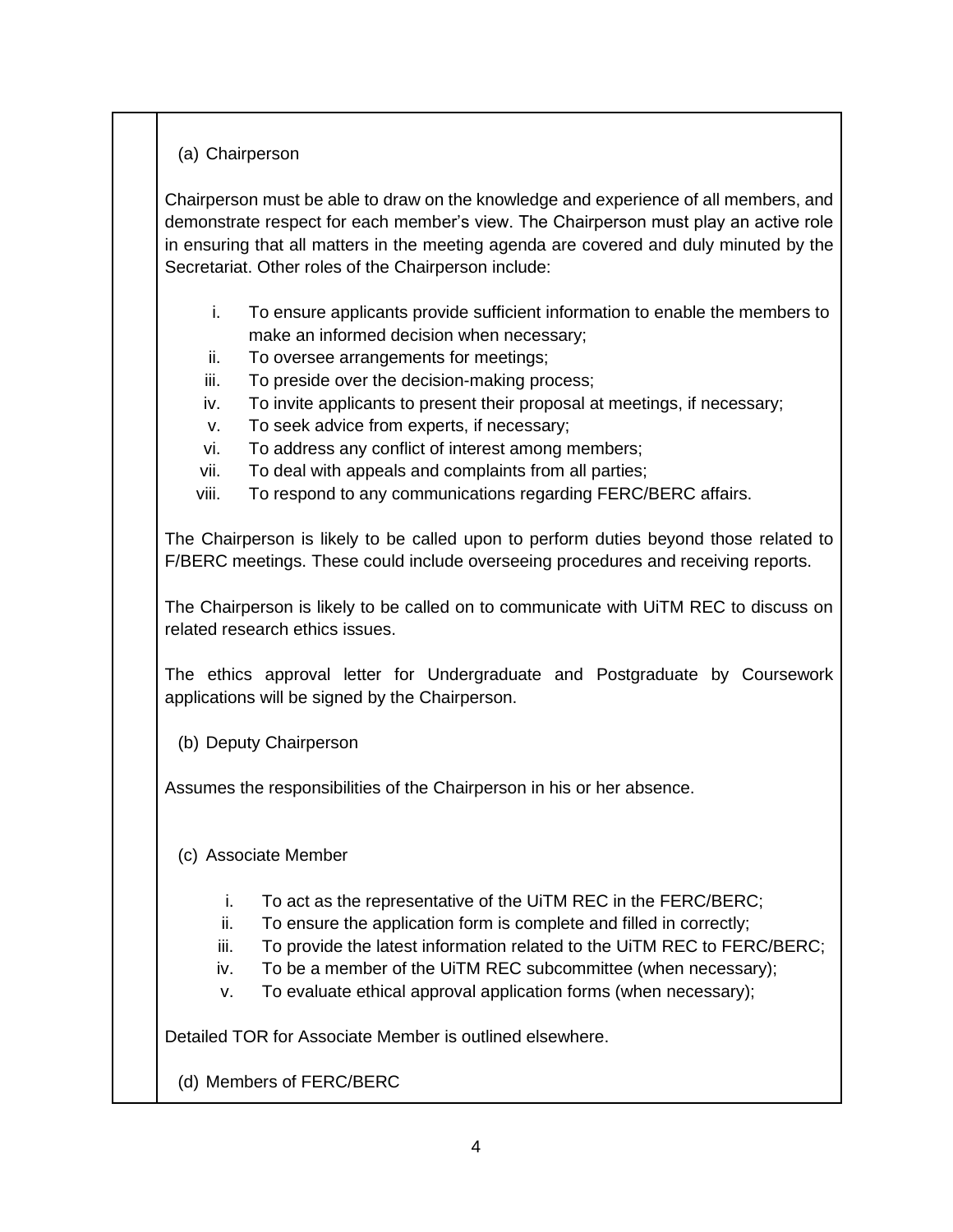|     | The responsibilities include:<br>To assist Associate Members in evaluating the ethics approval applications;<br>İ.<br>ii.<br>to take part in the deliberation of the FERC/BERC meetings.                                                                |
|-----|---------------------------------------------------------------------------------------------------------------------------------------------------------------------------------------------------------------------------------------------------------|
|     | (e) Secretariat                                                                                                                                                                                                                                         |
|     | The Secretariat facilitates and supports the Chairperson in ensuring the smooth<br>functioning of the FERC/BERC.                                                                                                                                        |
|     | The roles include:                                                                                                                                                                                                                                      |
|     | to ensure that the ethics approval applications are complete and all related<br>i.<br>documents are included;                                                                                                                                           |
|     | to assign suitable reviewers for each application and notification received;<br>ii.<br>to follow up with applicants and reviewers pertaining to ethics approval<br>iii.<br>applications;                                                                |
|     | to call and make preparations for meetings when necessary;<br>iv.<br>to record the minutes of every meeting and circulate them to the committee<br>٧.                                                                                                   |
|     | members;                                                                                                                                                                                                                                                |
|     | to respond to enquiries regarding the application processes;<br>vi.<br>vii.<br>to receive and process all documents and correspondences addressed to<br>the FERC/BERC;                                                                                  |
|     | viii.<br>to ensure that documents submitted for ethics approval are complete and<br>verified by the Department / Postgraduate Research Committee;                                                                                                       |
|     | to manage FERC/BERC documentation effectively.<br>ix.                                                                                                                                                                                                   |
| 3.1 | <b>Working procedures</b>                                                                                                                                                                                                                               |
|     | (a) The relevant Department or Postgraduate Research Committee (D/PRC) at the<br>faculty/equivalent entity and branch campus must ensure that all application forms are<br>complete and verified by the supervisor/representative of the research team. |
|     | (b) The forms to be screened by the D/PRC are as follows:<br>FERC/BERC 1 - Application Form;<br>i.                                                                                                                                                      |
|     | FERC/BERC 2 - Participant Information Sheet;<br>ii.<br>FERC/BERC 3 - Assent Form (if applicable);<br>iii.                                                                                                                                               |
|     | <b>OR</b>                                                                                                                                                                                                                                               |
|     | F/BERC 4 - Exemption Form.<br>iv.                                                                                                                                                                                                                       |
|     |                                                                                                                                                                                                                                                         |